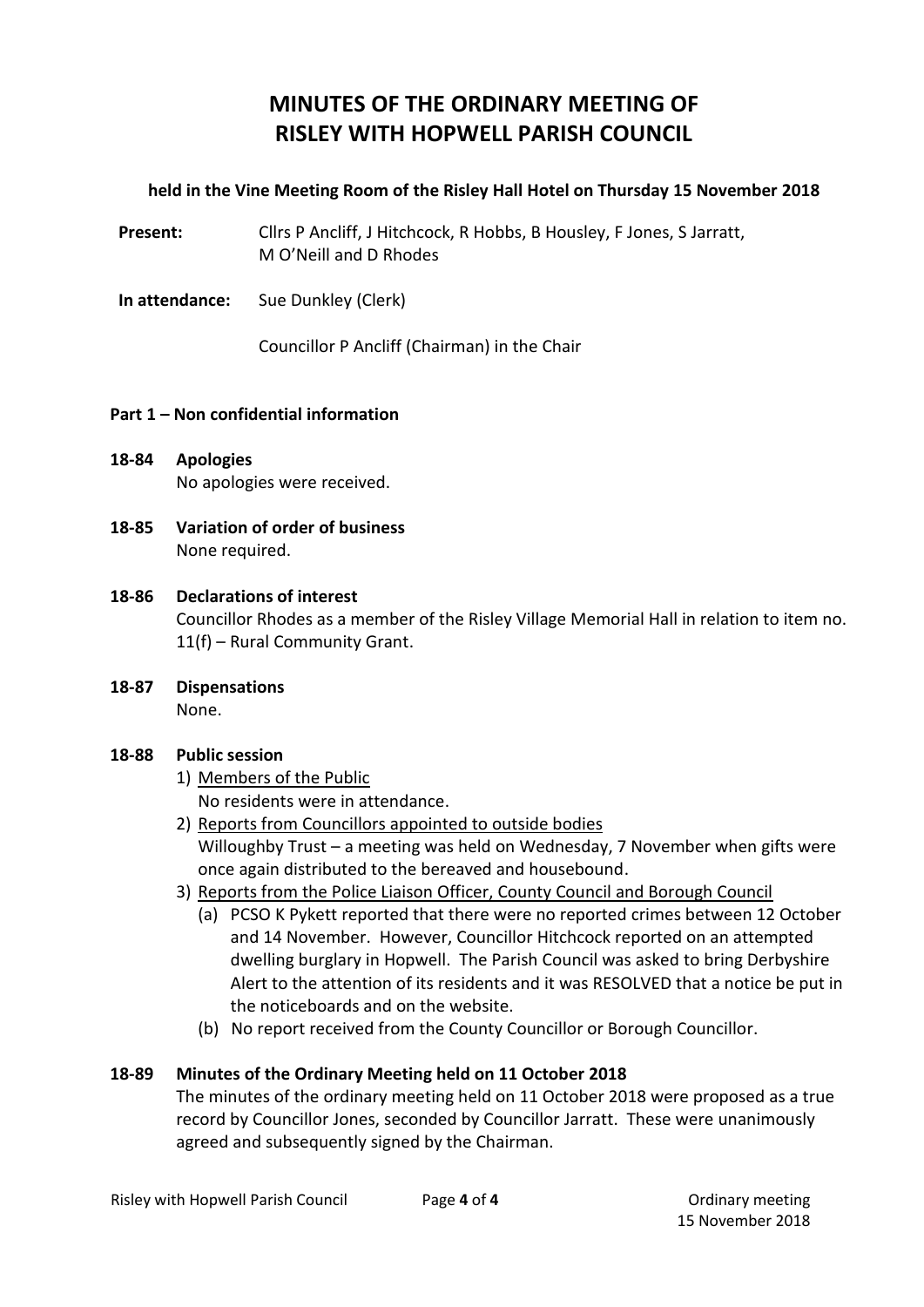## **18-90 Exempt items**

The Chairman reported that there was one item and it was RESOLVED to discuss this in private.

## **18-91 Chairman's announcements/report**

The Chairman's report had been distributed prior to the meeting and was noted. She further reported that the padlock to the gate on Rush Meadow was faulty and it was RESOLVED to purchase a new lock.

### **18-92 Clerk's report**

The Clerk had received a report of glass and dog faeces on the play area at First Avenue and as this posed a risk to health and safety, had requested that the Borough Council clear the area as soon as possible.

The clerk updated the parish council on the new website. She will be having an online training session with 2commune on 26<sup>th</sup> November and will be able to report when the website will be ready to go live at the next meeting.

### **18-93 Derbyshire Association of Local Councils**

Circular No. 14/2018 had been distributed to all councillors and the contents noted.

### **18-94 Matters for determination**

- (a) Replacement bench on First Avenue play area it was RESOLVED to purchase a new composite bench to be installed in the same location and that the Borough Council be asked to do this on the parish council's behalf.
- (b) A Town and Parish Liaison Group meeting is to be held at County Hall, Matlock on 29 January 2019 and it was RESOLVED that Councillor Jarratt would be our representative.
- (c) Councillor Hobbs reported that the nursing home is proposing to install a defibrillator and have asked the Parish Council to help notify residents and visitors of its location. It was suggested that perhaps the ideal place for a defibrillator would be the Village Hall due to its central location and it was RESOLVED that Councillor Jarratt would ask the committee if they would be in agreement and, if so, the Clerk to see if any grants would be available.
- (d) Councillor Hobbs reported that arrangements for the Carols around the Tree were almost complete. Arrangements for the mince pies, refreshments and PA System were agreed.
- (e) It was also RESOLVED that the amended Grievance Procedure be approved.
- (f) The Clerk reported on the Rural Community Grant Scheme and the Village Hall's request for support in order to carry out repairs to fascias, windows and blinds. It was RESOLVED to support this request so long as all the necessary information is available in order for the Clerk to submit the application before 18 December.
- (g) Shed Grounds Maintenance had completed this season's contract and it was RESOLVED to extend the contract with them for a further year. The Clerk was asked to reiterate that the grass to the play area and Rush Meadow is to be kept short.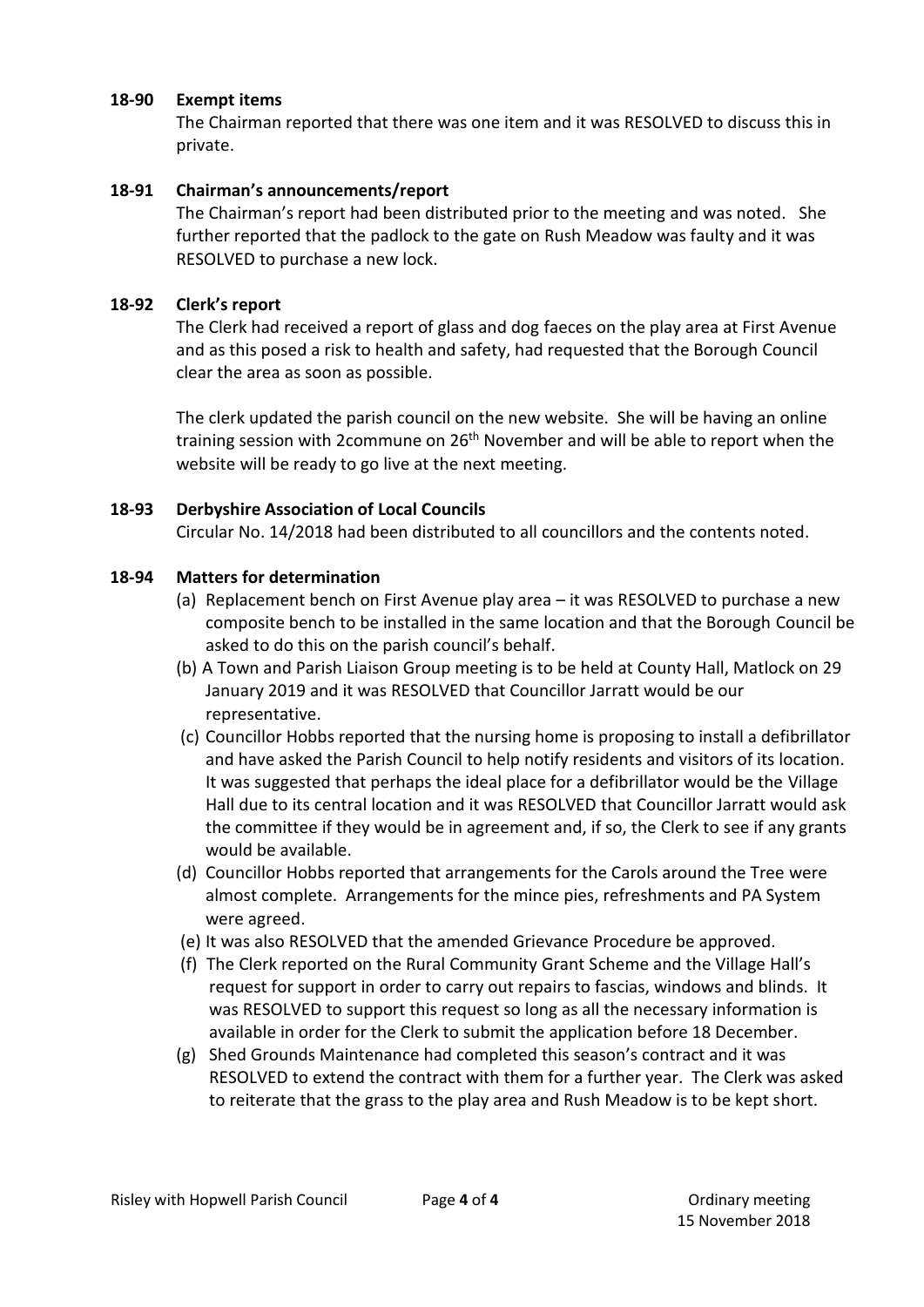## **18-95 Finance**

## **(a) Accounts for payment**

It was RESOLVED to approve the following payments:

| Cheque No. | Payee                                   |   | Amount    |
|------------|-----------------------------------------|---|-----------|
| 002198     | Shed Grounds Maintenance Ltd            | £ | 544.32    |
|            | (Mowing in October 2018 – VAT £90.72)   |   |           |
| 002199     | Talesh No. 3 Risley Hotel               | f | 25.00     |
|            | (Room Hire – November)                  |   |           |
| 002200     | S J Dunkley                             | £ | 339.21    |
|            | (Salary and expenses for October)       |   |           |
| 002201     | <b>HMRC</b>                             | £ | 67.20     |
|            | (PAYE - October)                        |   |           |
| 002202     | Risley Village Memorial Hall            | £ | 152.50    |
|            | (Contribution to mowing)                |   |           |
|            | 002203 Risley Cricket Club              |   | £3,600.00 |
|            | (Rural Community Grant)                 |   |           |
| 002204     | Erewash Borough Council                 | f | 117.25    |
|            | (Removal of sign and dog faeces from    |   |           |
|            | Play area - VAT £19.54)                 |   |           |
| 002205     | T Ainsworth                             | £ | 100.00    |
|            | (Strimming of land behind Village Hall) |   |           |
| 002206     | <b>SLCC</b>                             | £ | 50.00     |
|            | (Time extension for the CiLCA course)   | £ |           |

#### Receipts

£3,600 Rural Community Grant for Risley Cricket Club

£55.00 Hanging Basket (Ms Verity in memory of Kitty Harrison)

 Bank Account Balances from the latest statements (2 October 2018) NatWest Business Reserve Account £17,862.22 NatWest Current Account £1.00

# **18-96 Playground inspections**

The report for October was submitted by Councillor Hobbs with no matters arising.

# **18-97 Planning**

ERE/1018/0012 – 34 Rushy Lane, Risley (proposed first floor extension over existing ground floor extension) – no objections ERE/0718/0052 – Treetops Hospice (amended plans). It was noted that this application is to be determined by the planning committee on 21 November 2018.

# **18-98 Matters for information**

- (a) Poster on spam mail from Royal Mail to be displayed in the noticeboard
- (b) Information from the County Council on applying for infant/primary school places to be displayed in the noticeboard
- (c) The pilot bulky waste collection service is to take place in Risley (Village Hall) on Saturday, 8 December and 16 February 2019.

# **18-99 Future agenda items**

Update on HS2 and the Growth Strategy (when available)